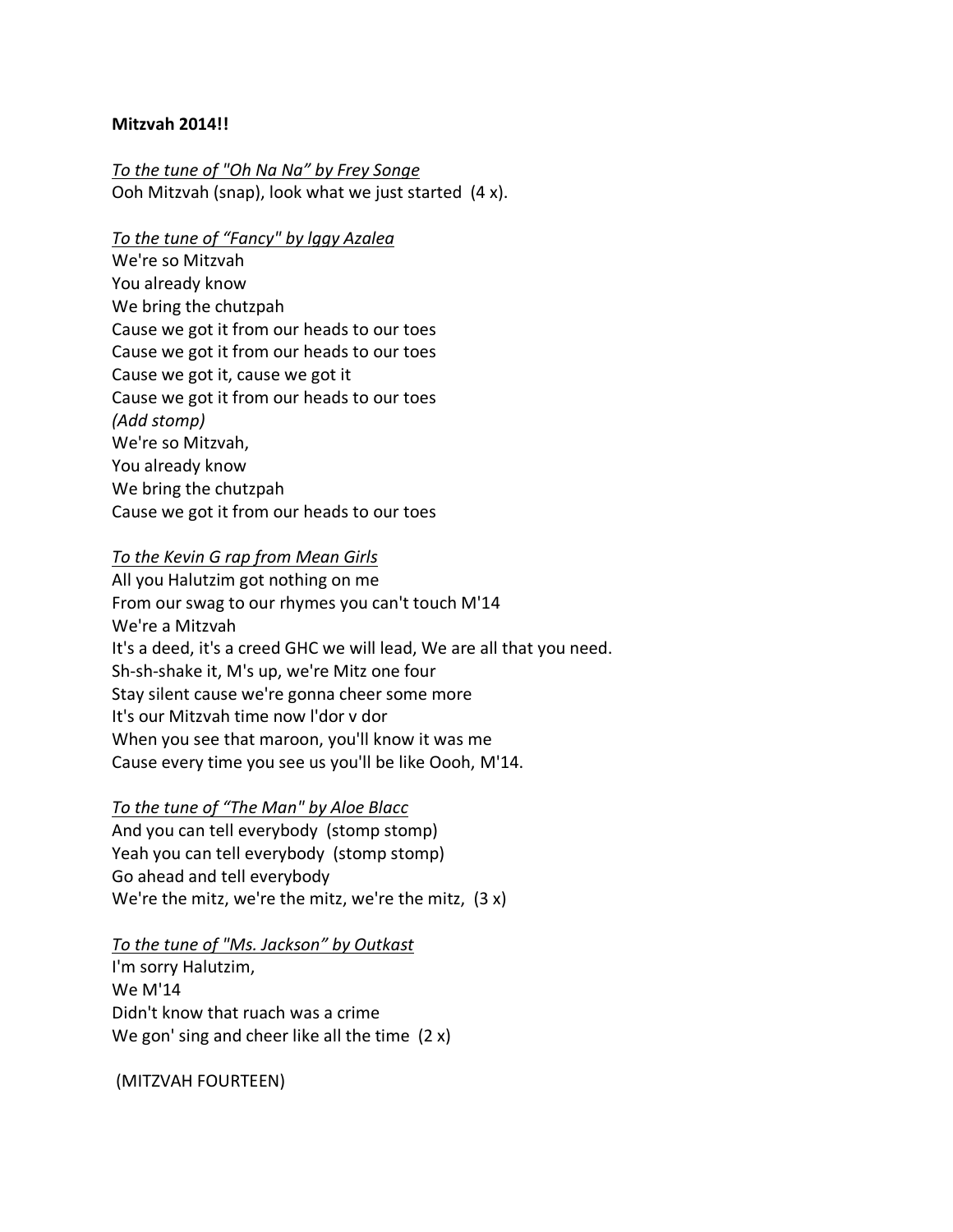*To the tune of "Talk Dirty to Me" by Jason Derulo*

We're that mite that vou cheer with M14 goes To first sesh camp on the Hilltop That view is beautiful 'Cause we know about the GHC "stomp stomp) Above the Kramey We got Mitzvah writ on our sweaters To make it easy to see Been around this camp we were Halutzimers Now this Mitz Just cheers and screams veah All you really need to understand is That we Get Mitzvah with it (badadadadadadadada) Get Mitzvah with it (badadadadadadadadada)

## (REMIX)

Bupbadada ba ba My Mitz gonna cheer, gonna cheer and yell back To all you campers Mitzvah Mitzvah Badada ba ba ba Just lemme pop my hood Gimme dat grilled cheese Lemme sing some prayers, Rabbi What? M'14 Mitzvah Mitzvah Badada ba ba ba

# (ONE MORE TIME NOW)

Bupbadada ba ba My Mitz gonna cheer, gonna cheer and yell back To all you campers Mitzvah Mitzvah Badada ba ba ba Just lemme pop my hood Gimme dat grilled cheese Lemme sing some prayers, Rabbi What? M'14 Mitzvah Mitzvah Badada ba ba ba